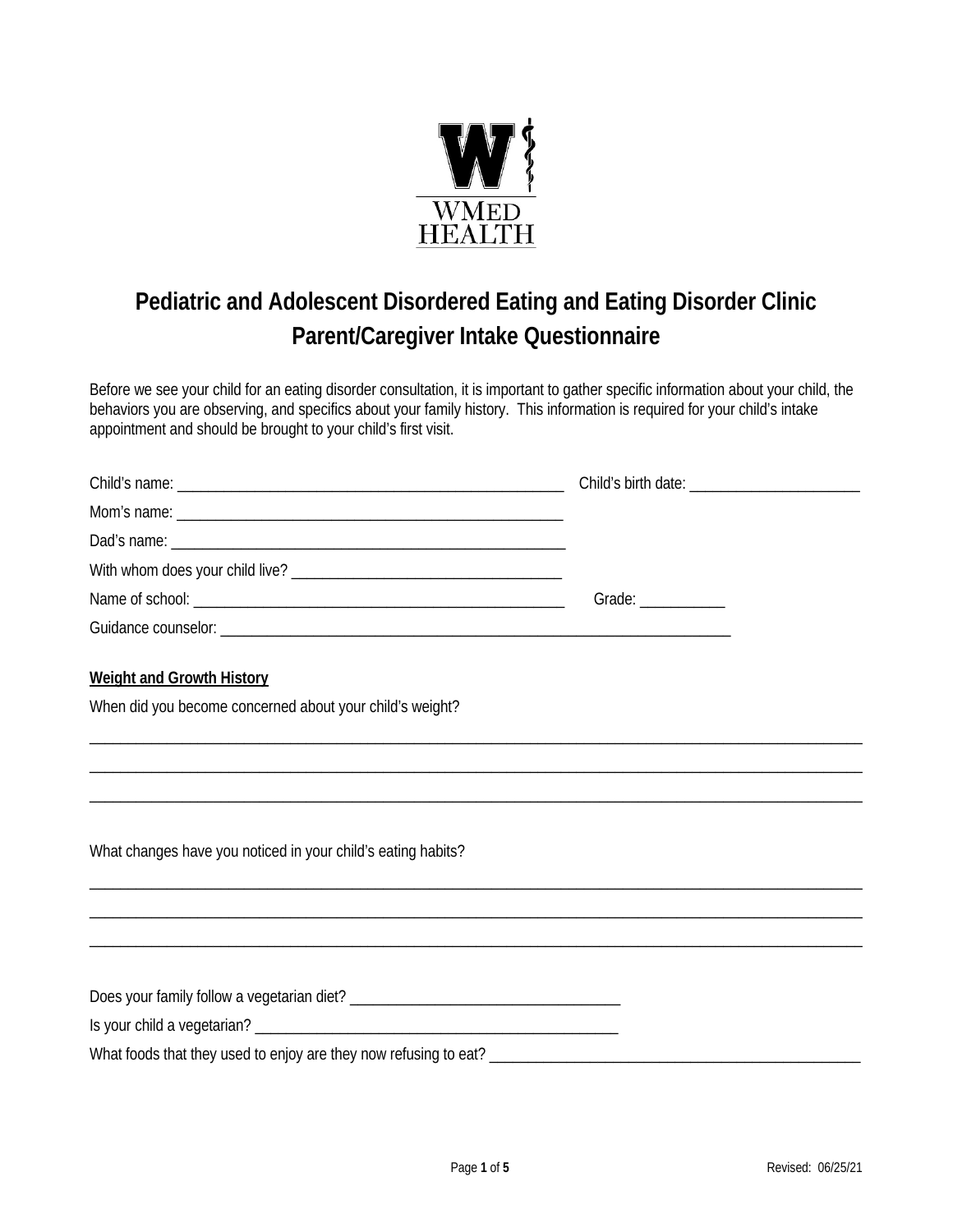| Is there a family history of eating disorders? _________________________________                                                             |                               |
|----------------------------------------------------------------------------------------------------------------------------------------------|-------------------------------|
| If yes, who and what was the diagnosis?                                                                                                      |                               |
|                                                                                                                                              |                               |
| Is there a family history of depression, anxiety, substance abuse or other psychiatric illness? ______________<br>If yes, who and what type? |                               |
|                                                                                                                                              |                               |
|                                                                                                                                              |                               |
| Has your child been diagnosed with depression, anxiety, obsessive compulsive disorder or other mental health issues?                         |                               |
| If yes, what type of treatment did they receive?                                                                                             |                               |
|                                                                                                                                              |                               |
|                                                                                                                                              |                               |
|                                                                                                                                              |                               |
|                                                                                                                                              |                               |
|                                                                                                                                              |                               |
| Is your child currently working with a counselor? ______________________________                                                             | If yes, who and through which |
|                                                                                                                                              |                               |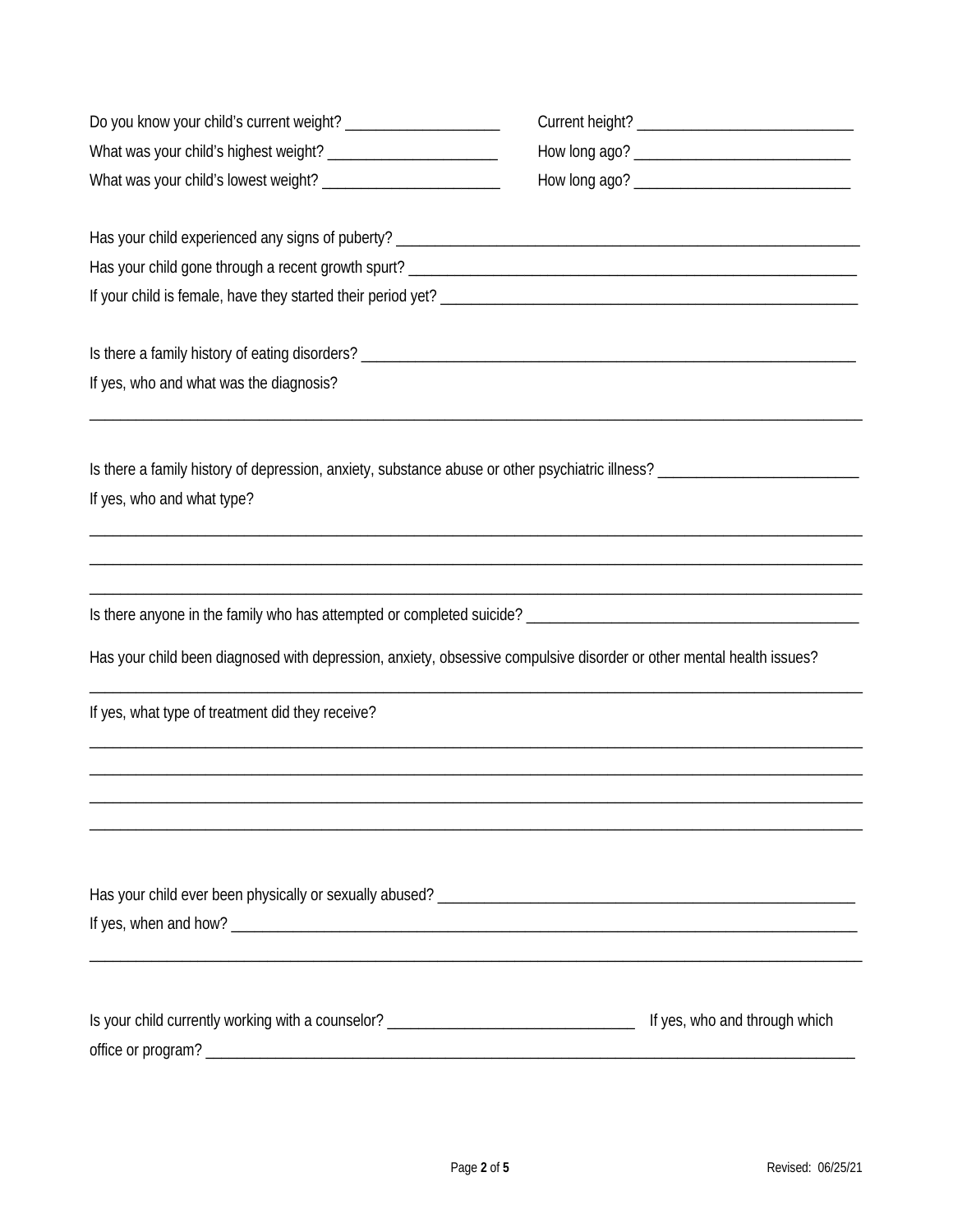| Is your child currently working with a dietician? _______________________________                                | If yes, who and through which |
|------------------------------------------------------------------------------------------------------------------|-------------------------------|
|                                                                                                                  |                               |
|                                                                                                                  |                               |
| Has your child ever been admitted to the hospital or a residential treatment facility for their eating disorder? |                               |
| If yes, where, when and for how long?                                                                            |                               |
|                                                                                                                  |                               |
| Is your child currently taking any medications? ______________                                                   | If yes, please list below.    |
|                                                                                                                  |                               |
|                                                                                                                  |                               |
|                                                                                                                  |                               |
|                                                                                                                  |                               |
| What extra-curricular activities does your child participate in?                                                 |                               |
|                                                                                                                  |                               |
| How does your child exercise?                                                                                    |                               |
|                                                                                                                  |                               |
|                                                                                                                  |                               |
|                                                                                                                  |                               |
| If yes, please list when and for what reason:                                                                    |                               |
|                                                                                                                  |                               |
|                                                                                                                  |                               |
|                                                                                                                  |                               |

Describe your family's living arrangements: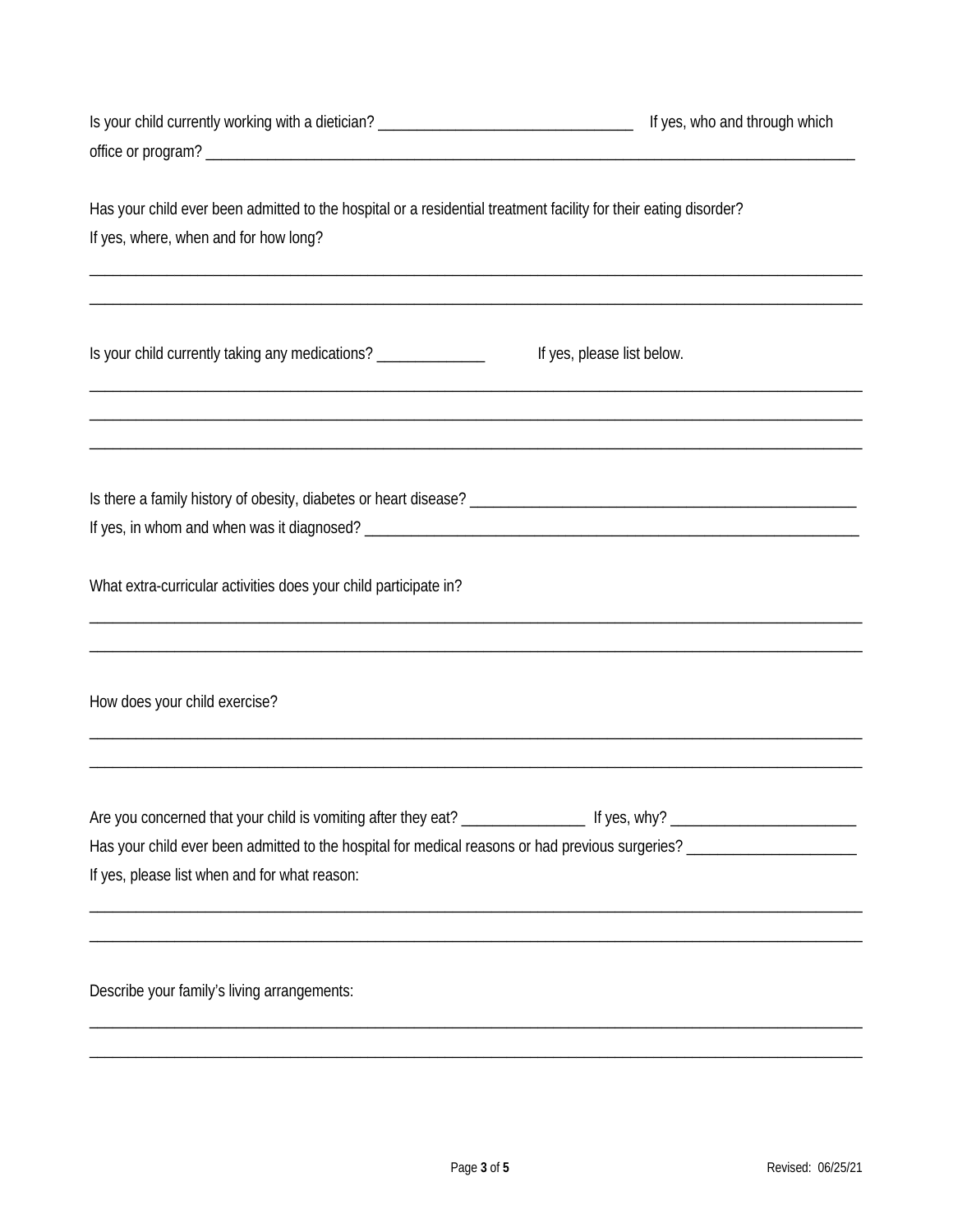Is your family experiencing any stressors in your home (circle one)? Yes No Please don't ask in front of my child Health of family member: Note that the state of the state of the state of the state of the state of the state of the state of the state of the state of the state of the state of the state of the state of the state of the s

Financial: Entrancement

Any additional information you wish to provide:

Is your child experiencing any stressors at school with peer relationships?

With sports or other extra-curricular activities:

How does your child perform academically? Has there been changes in your child's level of academic performance and has their change in eating habits directly impacted this?

Does your child bring their lunch to school or do they eat lunch from the cafeteria? \_\_\_\_\_\_\_\_\_\_\_\_ Does their eating disorder affect their ability to enjoy eating at a restaurant or someone else's home?

What are your family's attitudes regarding weight? Has anyone in your family struggled with their weight?

How do the adult members of your family maintain a healthy weight?